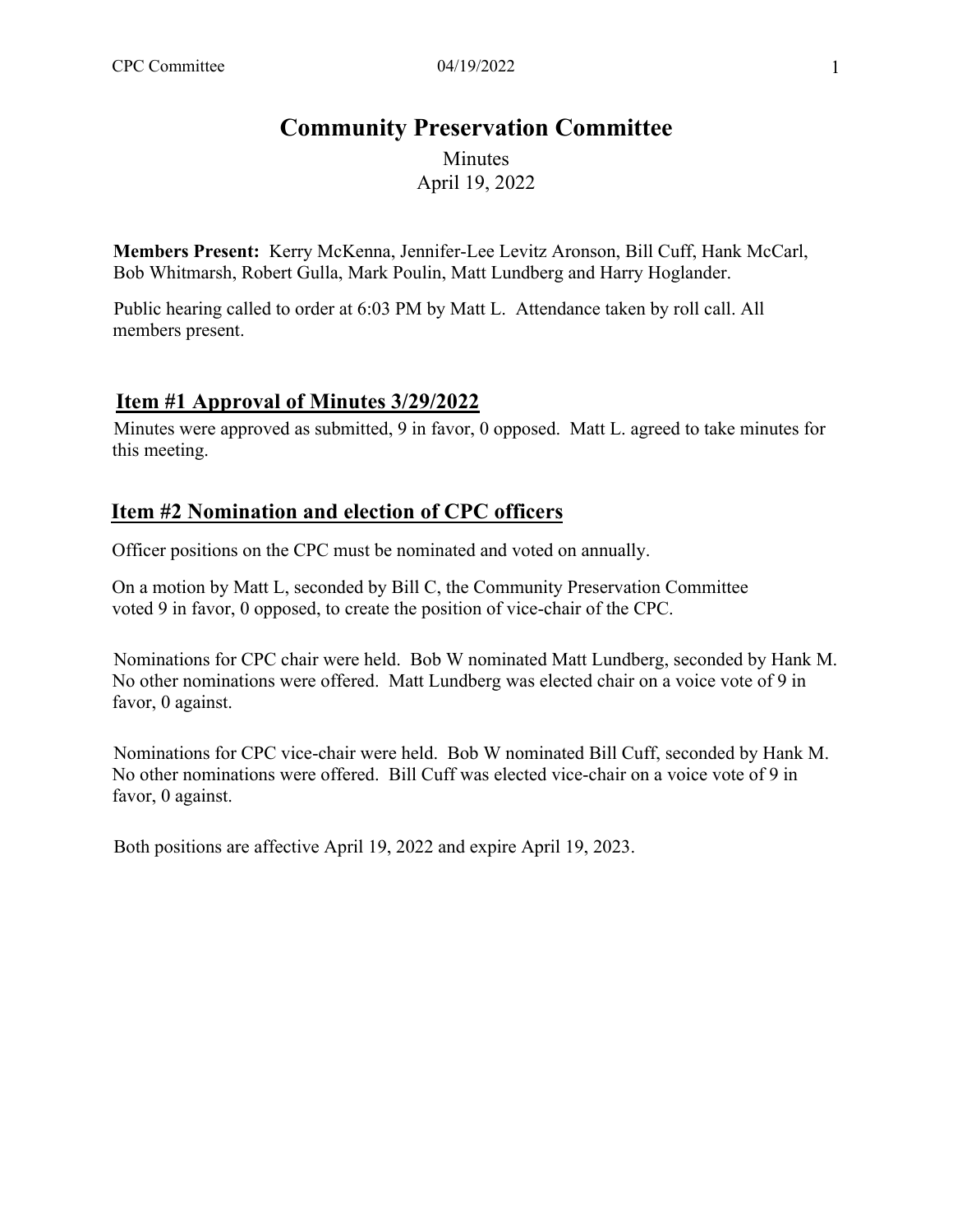#### **Item #3 Current Application Updates**

**Schooner Adventure**: Kerry has been in touch with new executive director and new board member. They're still deciding who will take the ball in managing their application. Once determined Kerry will forward contact information to all of us.

**City-owned Cemeteries**: Bob's been in touch with them, Historic Commission is due to meet in early May to confirm the Historic nature of their project's eligibility.

**Dogtown Projects (2):** Mark talked with Cindy Dunn, who informed us that she had met with Mike Hale and Mayor Verga to discuss what happens when with this effort. Cindy will confirm before our application deadline whether they proceed with a request for CPC funds this year.

**Magnolia Library:** Kiley Davis has questions on what she could & couldn't put in their application. They are adjusting their application slightly and will have it done by the deadline.

**Main Street Housing:** Jennifer-Lee spoke with GHA director David Holden. They acknowledged there are now two bidders on the project. Applicant Harborlight Partners has completed the application.

**Manship Projects (2):** Matt reported on Bill & Matt's site visit and conversation with the applicant. They have three project needs, all on different timeframes. The applicant will clarify what they're applying for in this round before the deadline.

**Our Lady of Good Voyage:** Bill C reported no change, application will be completed on time. They'll schedule a site visit for this summer.

**Nate Ross Baseball Field:** Mark P visited the site with the applicant. They've got everything they need to complete the application. They're also getting guidance from Con Comm on what they need to confirm on site drainage & their buffer zone.

**Rocky Neck Cultural Center:** Harry & Hank voiced concern that other plans they have may destroy the work we would fund. We discussed the use of municipal restriction in the agreement to prevent this. Bob explained the GHC process to get historic certification. The committee discussed the use of restrictions to protect against future actions that might destroy CPC funded work. Harry will work with the applicant to confirm whether it's appropriate to proceed with an application at this time.

**Saunders House HVAC:** Hank confirmed the application would be completed, no open questions at this time.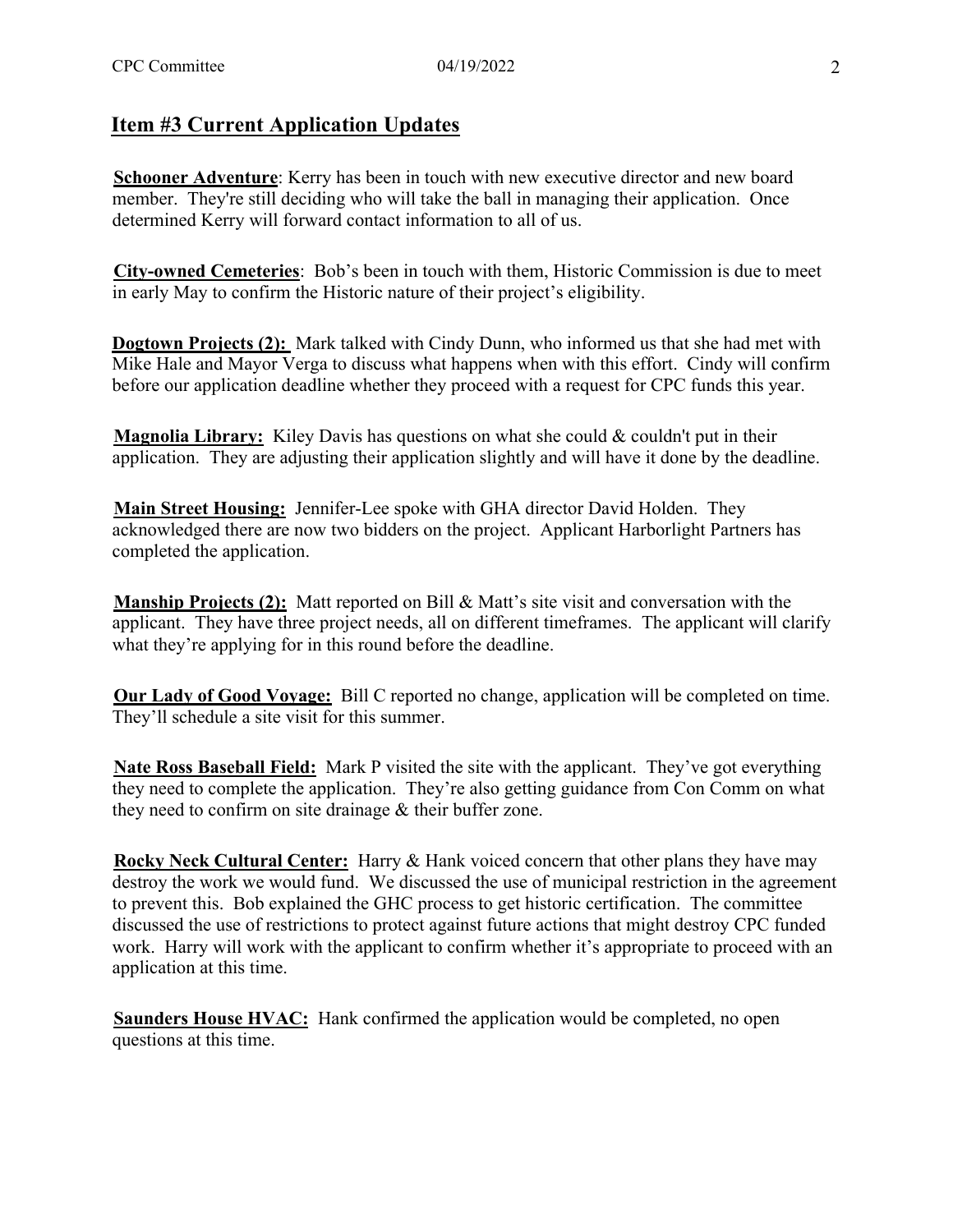**Stage Fort Park / Lucy Davis Pathway Extension.** Matt & Mark reported site visit was done. Outstanding issue is timing and percentage of the project CPC is being asked to fund. Applicant understands that they need letters of support from the mayor's office and the DPW that they will be ready to proceed, and that the city will seek alternate funding sources.

**Stage Fort Park / Playground Rehabilitation.** Bill reported on a site visit. Applicant has no additional questions at this time.

**Stage Fort Park / Street Hockey Rink.** Bill reported a site visit was upcoming in late April. Applicant has no additional questions at this time.

**Maritime Gloucester:** Kerry told Michael they need to get in front of the GHC as soon as possible to confirm the historic nature of the Maritime Gloucester building. No other questions at this time.

**Trinity Congregational Church:** Rob G spoke with Steve Ludwig. They need some assistance in completing their application properly.

**Willowood Gardens Roof Replacements:** Jennifer-Lee reported applicant is all set & will be in by our deadline.

**Other Projects**: A private group is raising funds for renovation of the GHS Tennis Courts. They inquired through Mark P into the availability & eligibility of CPC Funds for their project. Mark will get back to them with our information.

This prompted the committee to discuss the concept and potential usage of off-cycle applications this year. There was consensus that this would be difficult this year given the high demand for our available funds.